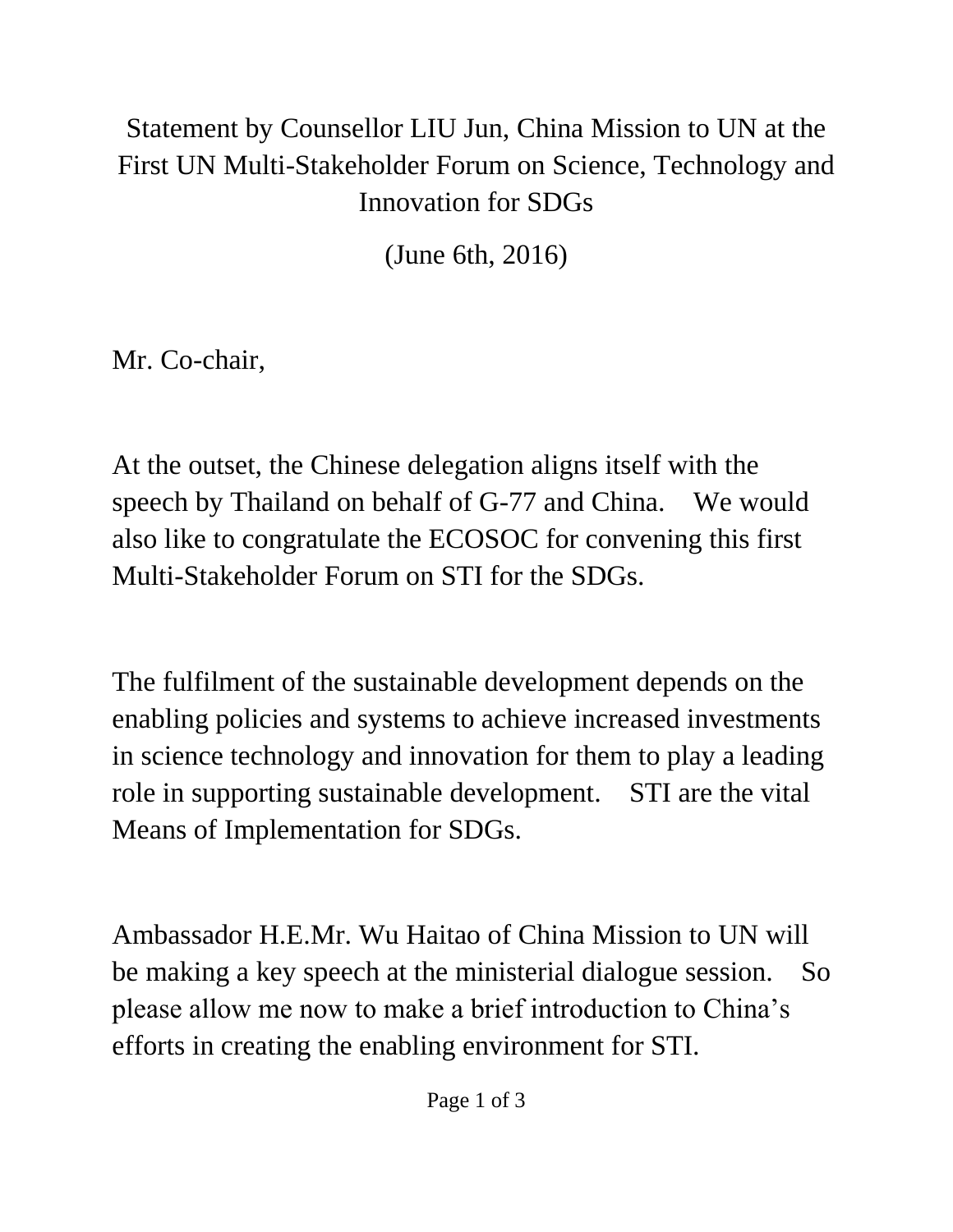In May this year, the Chinese government published the National Strategic Guidelines for Innovation-Driven Development. In accordance with the guidelines, China will be focusing on the following three areas for the creation of the right and favorable social environment for STI:

- 1. Creating the robust legal environment to protect innovation. We will expedite making legislation to remove the existing gaps and weaknesses in innovation. Towards this end, we will establish a comprehensive and precision legal system fit for the purpose.
- 2. Establishing open and fair market conditions. We will speed up breaking up monopolies and market fragmentation. We will strengthen the leading role by supply-side innovation policies. We will implement the government procurement system in accordance with the international rules. We will make innovations more cost-effective, and expanding the market for innovative products and services. We will promote the market reform on the basis of letting the market set the prices of the key economic inputs, making energy resources and ecosystem more resilient, raising the leverage of